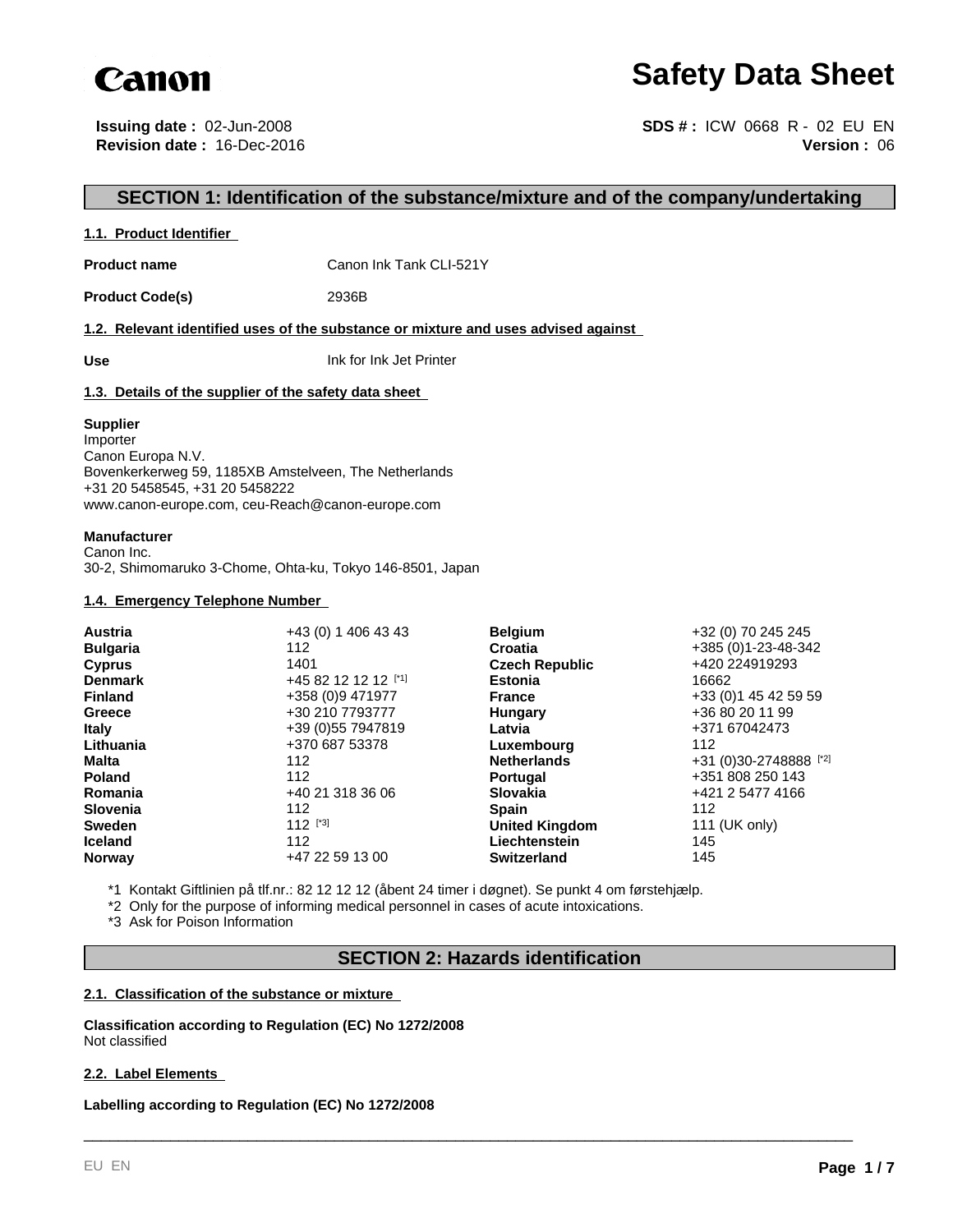**Hazard pictograms** Not required

**Signal word** Not required

#### **Hazard statements** Not required

**Precautionary statements** Not required

## **Other Information**

Contains 1,2-benzisothiazol-3(2H)-one. May produce an allergic reaction. Contains less than 30% of components with unknown hazards to the aquatic environment.

## **2.3. Other Hazards**

None

## **SECTION 3: Composition/information on ingredients**

\_\_\_\_\_\_\_\_\_\_\_\_\_\_\_\_\_\_\_\_\_\_\_\_\_\_\_\_\_\_\_\_\_\_\_\_\_\_\_\_\_\_\_\_\_\_\_\_\_\_\_\_\_\_\_\_\_\_\_\_\_\_\_\_\_\_\_\_\_\_\_\_\_\_\_\_\_\_\_\_\_\_\_\_\_\_\_\_\_

## **3.2. Mixtures**

| <b>Chemical name</b>        | <b>CAS-No</b> | <b>EC-No</b> | <b>REACH registration</b><br>number | Weight %  | <b>Classification (Reg.</b><br>1272/2008)                                                                              | Note to<br>Other<br>Hazards |
|-----------------------------|---------------|--------------|-------------------------------------|-----------|------------------------------------------------------------------------------------------------------------------------|-----------------------------|
| Glycerin                    | $56 - 81 - 5$ | 200-289-5    | None                                | $5 - 10$  | None                                                                                                                   |                             |
| Ethylene urea               | 120-93-4      | 204-436-4    | 01-2119980933-25-xxxx               | $5 - 10$  | Eye Irrit. 2 (H319)                                                                                                    |                             |
| Glycol                      | CBI           | CBI          | CBI                                 | $5 - 10$  | None                                                                                                                   |                             |
| .2-benzisothiazol-3(2H)-one | 2634-33-5     | 220-120-9    | None                                | < 0.05    | $Accute$ Tox. 4 $(H302)$<br>Skin Irrit. 2 (H315)<br>Eye Dam. 1 (H318)<br>Skin Sens. 1 (H317)<br>Aquatic Acute 1 (H400) |                             |
| Water                       | 7732-18-5     | 231-791-2    | None                                | $60 - 80$ | None                                                                                                                   |                             |

Full texts of Hazard statement(s) are listed in SECTION 16

Note to Other Hazards : The following substance(s) is (are) marked with (1), (2) and/or (3)

- (1) Substance for which EU Occupational Exposure Limit(s) is (are) established (See SECTION 8)

- (2) PBT substance or vPvB substance under Regulation (EC) No 1907/2006

- (3) Substance listed in Candidate List of SVHC for Authorisation under Regulation (EC) No 1907/2006

## **SECTION 4: First aid measures**

## **4.1. Description of first aid measures**

| <b>Inhalation</b>                                                | Move to fresh air. Get medical attention immediately if symptoms occur.                                     |  |
|------------------------------------------------------------------|-------------------------------------------------------------------------------------------------------------|--|
| Ingestion                                                        | Rinse mouth. Drink 1 or 2 glasses of water. Get medical attention immediately if symptoms<br>occur.         |  |
| <b>Skin Contact</b>                                              | Wash off immediately with soap and plenty of water. Get medical attention immediately if<br>symptoms occur. |  |
| <b>Eye Contact</b>                                               | Flush with plenty of water. Get medical attention immediately if symptoms occur.                            |  |
| 4.2. Most important symptoms and effects, both acute and delayed |                                                                                                             |  |

\_\_\_\_\_\_\_\_\_\_\_\_\_\_\_\_\_\_\_\_\_\_\_\_\_\_\_\_\_\_\_\_\_\_\_\_\_\_\_\_\_\_\_\_\_\_\_\_\_\_\_\_\_\_\_\_\_\_\_\_\_\_\_\_\_\_\_\_\_\_\_\_\_\_\_\_\_\_\_\_\_\_\_\_\_\_\_\_\_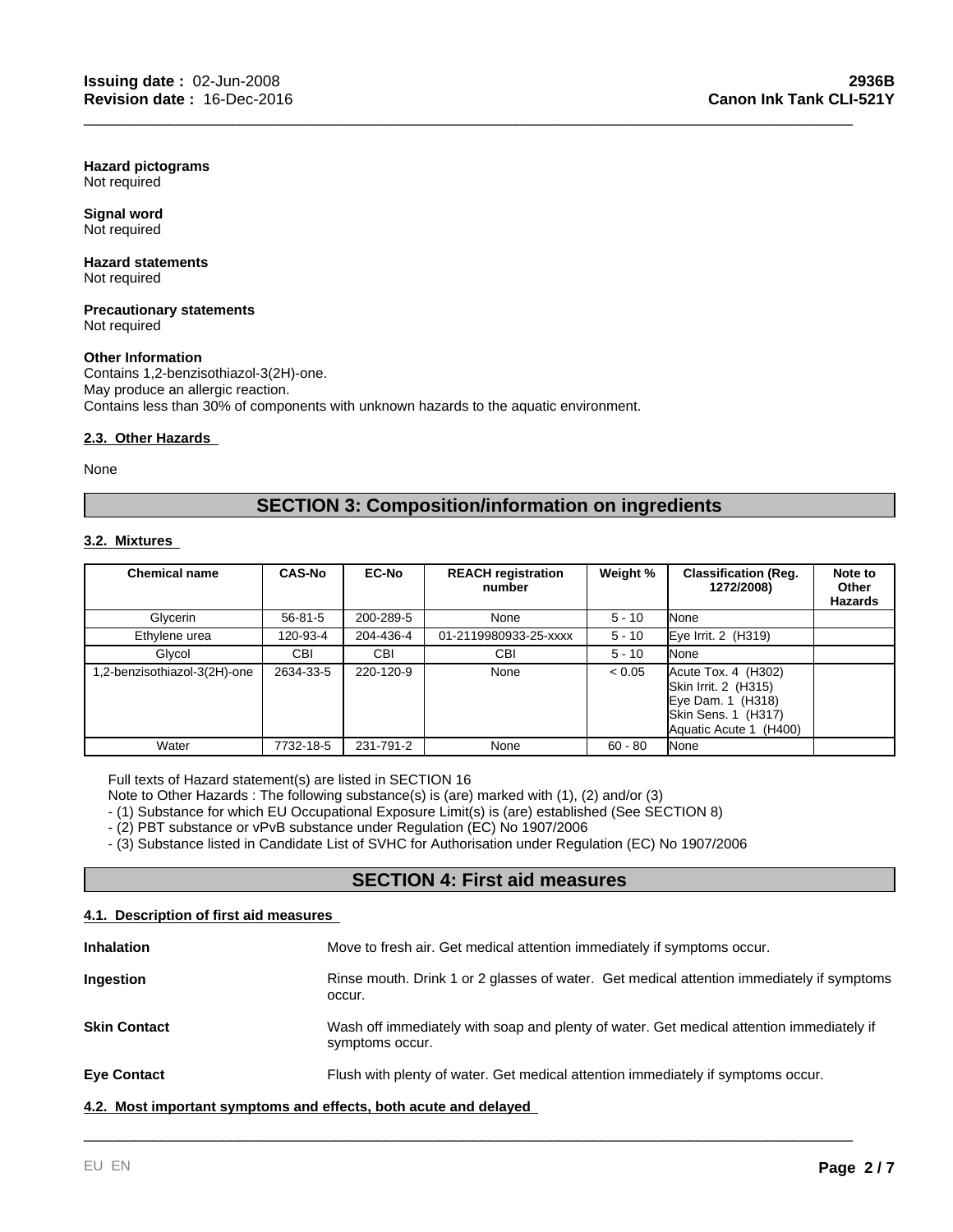| <b>Inhalation</b>      | None under normal use. Symptoms of overexposure are dizziness, headache, tiredness,<br>nausea, unconsciousness, cessation of breathing. |
|------------------------|-----------------------------------------------------------------------------------------------------------------------------------------|
| <b>Ingestion</b>       | None under normal use. Ingestion may cause gastrointestinal irritation, nausea, vomiting<br>and diarrhea.                               |
| <b>Skin Contact</b>    | None under normal use.                                                                                                                  |
| <b>Eye Contact</b>     | None under normal use. May cause slight irritation.                                                                                     |
| <b>Chronic Effects</b> | None under normal use.                                                                                                                  |

\_\_\_\_\_\_\_\_\_\_\_\_\_\_\_\_\_\_\_\_\_\_\_\_\_\_\_\_\_\_\_\_\_\_\_\_\_\_\_\_\_\_\_\_\_\_\_\_\_\_\_\_\_\_\_\_\_\_\_\_\_\_\_\_\_\_\_\_\_\_\_\_\_\_\_\_\_\_\_\_\_\_\_\_\_\_\_\_\_

## **4.3. Indication of any immediate medical attention and special treatment needed**

None

## **SECTION 5: Firefighting measures**

## **5.1. Extinguishing media**

## **Suitable extinguishing media**

Use CO<sub>2</sub>, water, dry chemical, or foam.

#### **Unsuitable extinguishing media** None

## **5.2. Special hazards arising from the substance or mixture**

#### **Special Hazard** None

**Hazardous combustion products** Carbon dioxide (CO 2), Carbon monoxide (CO)

## **5.3. Advice for firefighters**

#### **Special protective equipment for fire-fighters** None

## **SECTION 6: Accidental release measures**

## **6.1. Personal precautions, protective equipment and emergency procedures**

Avoid contact with skin, eyes and clothing.

## **6.2. Environmental Precautions**

Keep out of waterways.

## **6.3. Methods and material for containment and cleaning up**

Wipe up with adsorbent material (e.g. cloth, fleece).

## **6.4. Reference to other sections**

None

## **SECTION 7: Handling and storage**

\_\_\_\_\_\_\_\_\_\_\_\_\_\_\_\_\_\_\_\_\_\_\_\_\_\_\_\_\_\_\_\_\_\_\_\_\_\_\_\_\_\_\_\_\_\_\_\_\_\_\_\_\_\_\_\_\_\_\_\_\_\_\_\_\_\_\_\_\_\_\_\_\_\_\_\_\_\_\_\_\_\_\_\_\_\_\_\_\_

## **7.1. Precautions for safe handling**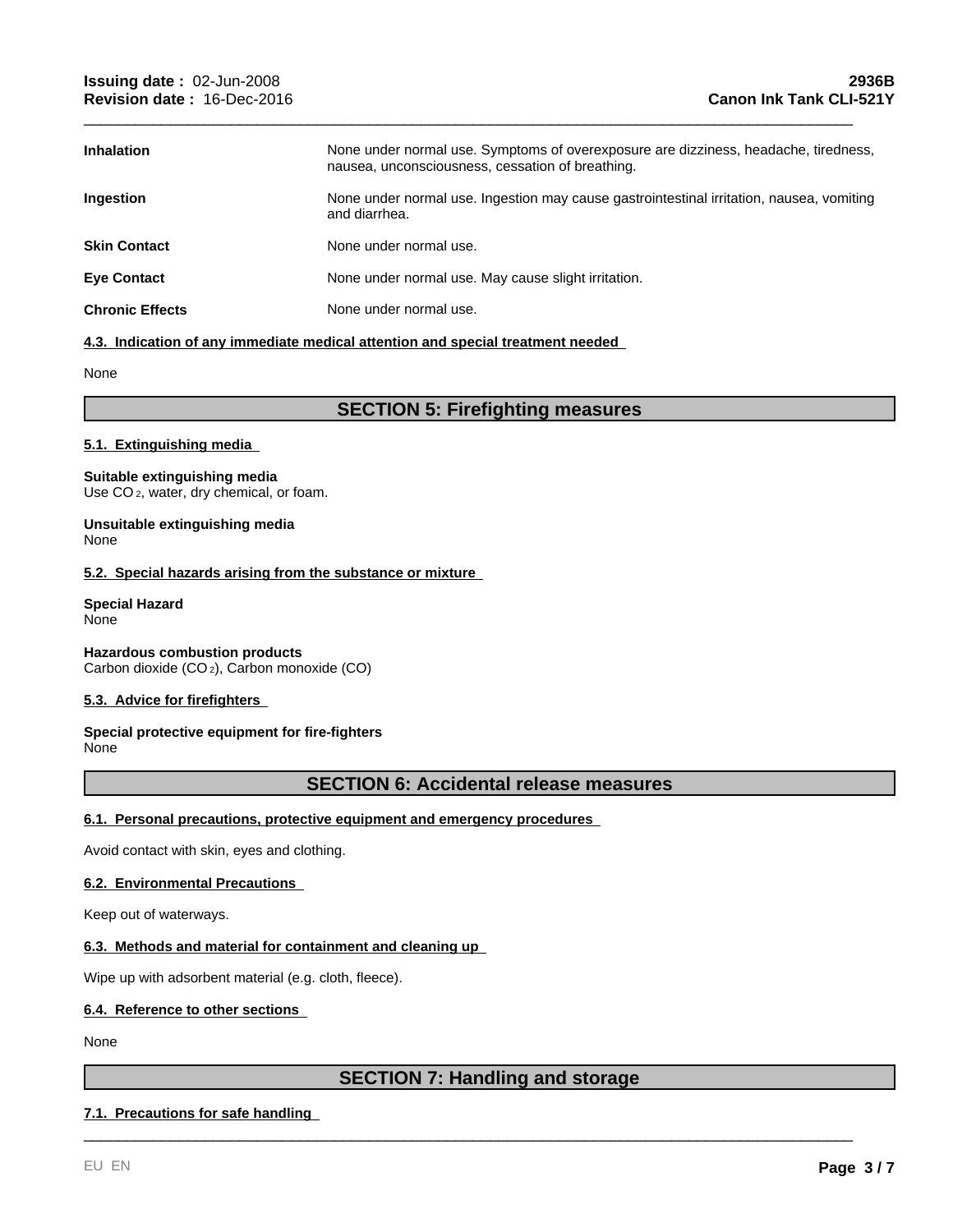Avoid contact with skin, eyes and clothing. Clean contaminated surface thoroughly. Use with adequate ventilation.

## **7.2. Conditions for safe storage, including any incompatibilities**

Keep in a dry, cool and well-ventilated place. Keep out of the reach of children. Keep away from direct sunlight. Keep away from heat and sources of ignition.

\_\_\_\_\_\_\_\_\_\_\_\_\_\_\_\_\_\_\_\_\_\_\_\_\_\_\_\_\_\_\_\_\_\_\_\_\_\_\_\_\_\_\_\_\_\_\_\_\_\_\_\_\_\_\_\_\_\_\_\_\_\_\_\_\_\_\_\_\_\_\_\_\_\_\_\_\_\_\_\_\_\_\_\_\_\_\_\_\_

#### **7.3. Specific end uses**

Ink for Ink Jet Printer. Obtain special instructions before use.

## **SECTION 8: Exposure controls/personal protection**

## **8.1. Control parameters**

#### **Exposure Limits**

| <b>Chemical name</b>      | <b>EU OEL</b>                                              | Austria                        | <b>Belgium</b>                                                   | <b>Bulgaria</b>                                                                             | <b>Cyprus</b>                                                                                                |
|---------------------------|------------------------------------------------------------|--------------------------------|------------------------------------------------------------------|---------------------------------------------------------------------------------------------|--------------------------------------------------------------------------------------------------------------|
| Glycerin<br>$56 - 81 - 5$ | None                                                       | None                           | TWA: $10 \text{ mg/m}^3$                                         | None                                                                                        | None                                                                                                         |
| <b>Chemical name</b>      | <b>Czech Republic</b>                                      | <b>Denmark</b>                 | <b>Finland</b>                                                   | <b>France</b>                                                                               | Germany                                                                                                      |
| Glycerin<br>$56 - 81 - 5$ | TWA: 10 mg/m <sup>3</sup><br>Ceiling: 15 mg/m <sup>3</sup> | None                           | TWA: $20 \text{ mg/m}^3$                                         | TWA: $10 \text{ mg/m}^3$                                                                    | DFG TWA: 200 mg/m <sup>3</sup><br>inhalable fraction<br>Ceiling / Peak: 400<br>$mq/m3$ inhalable<br>fraction |
| <b>Chemical name</b>      | Greece                                                     | <b>Hungary</b>                 | <b>Ireland</b>                                                   | <b>Italy</b>                                                                                | <b>Netherlands</b>                                                                                           |
| Glycerin<br>$56 - 81 - 5$ | TWA: $10 \text{ mg/m}^3$                                   | None                           | TWA: $10 \text{ mg/m}^3$ mist<br>STEL: 30 mg/m <sup>3</sup> mist | None                                                                                        | None                                                                                                         |
| <b>Chemical name</b>      | <b>Poland</b>                                              | Portugal                       | <b>Romania</b>                                                   | <b>Slovakia</b>                                                                             | <b>Spain</b>                                                                                                 |
| Glycerin<br>$56 - 81 - 5$ | TWA: $10 \text{ mg/m}^3$<br>inhalable fraction             | TWA: $10 \text{ mg/m}^3$ mist  | None                                                             | None                                                                                        | TWA: $10 \text{ mg/m}^3$ mist                                                                                |
| <b>Chemical name</b>      | <b>Sweden</b>                                              | <b>United Kingdom</b>          | <b>Norway</b>                                                    | <b>Switzerland</b>                                                                          | <b>Turkey</b>                                                                                                |
| Glycerin<br>$56 - 81 - 5$ | None                                                       | TWA: 10 mg/m <sup>3</sup> mist | None                                                             | TWA: $50 \text{ mg/m}^3$<br>inhalable dust<br>STEL: 100 mg/m <sup>3</sup><br>inhalable dust | None                                                                                                         |

## **8.2. Exposure controls**

**Appropriate engineering controls** None under normal use conditions.

**Individual protection measures, such as personal protective equipment**

| <b>Eve/face Protection</b>    | Not required under normal use. |
|-------------------------------|--------------------------------|
| <b>Skin Protection</b>        | Not required under normal use. |
| <b>Respiratory Protection</b> | Not required under normal use. |
| <b>Thermal hazards</b>        | Not Applicable                 |

## **SECTION 9: Physical and chemical properties**

#### **9.1. Information on basic physical and chemical properties**

| Yellow : Liquid                        |
|----------------------------------------|
| Slight odor                            |
| No data available                      |
| $8 - 9$                                |
| No data available                      |
| No data available                      |
| > 93.0°C (Tag. Closed Cup.); estimated |
| No data available                      |
|                                        |
|                                        |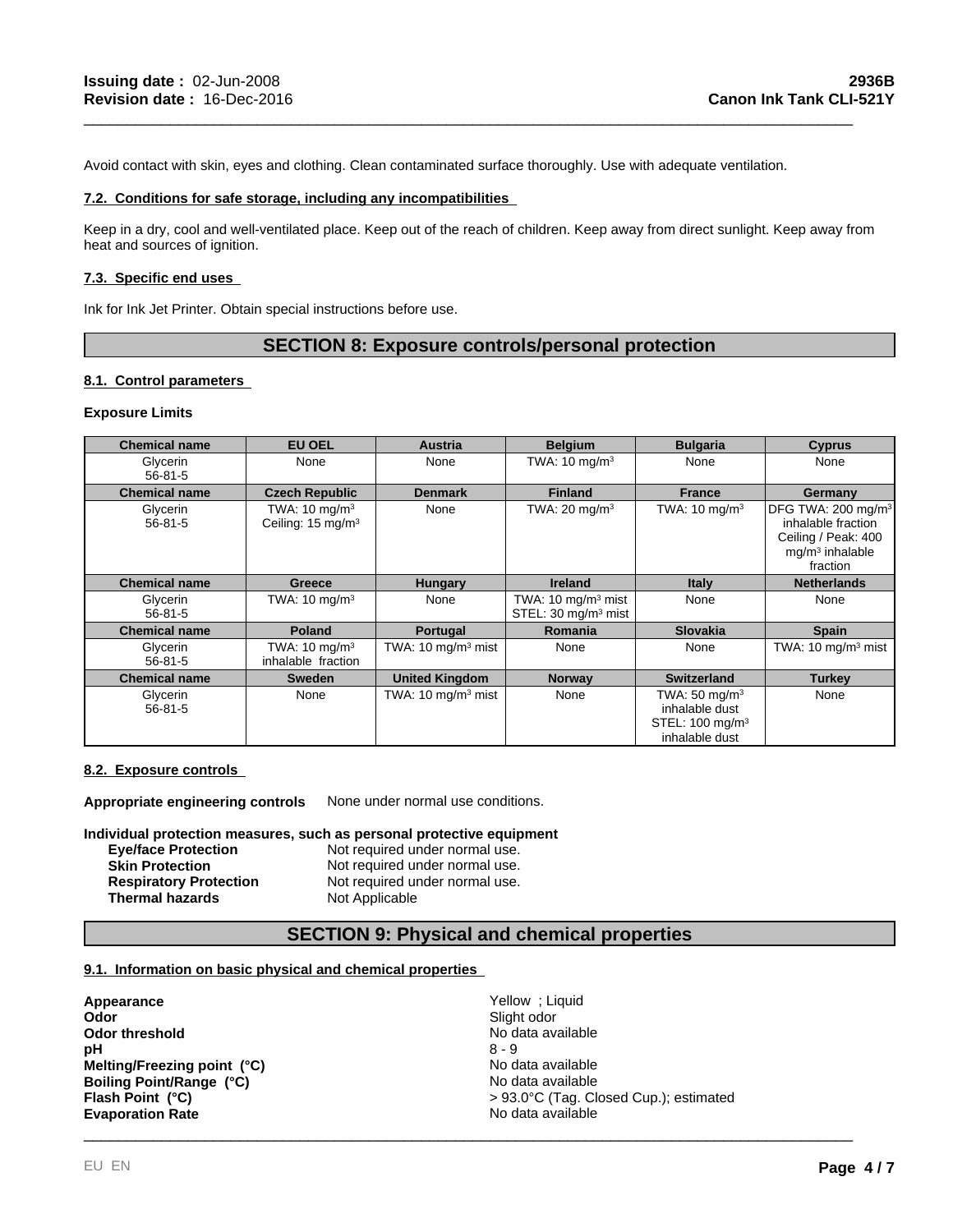**Flammability (solid, gas)** Not Applicable **Flammability Limits in Air Upper Flammability Limit** None; estimated<br>
Lower Flammability Limit<br>
None: estimated **Lower Flammability Limit** None; estimated<br>
None; estimated<br>
No data available **Vapor pressure**<br> **Vapor density**<br> **Vapor density**<br> **Vapor density Vapor density** No data<br> **Relative density** No data available 1.0 - 1.1 **Relative density Solubility(ies)** Water; miscible **Partition coefficient: n-octanol/water Explosive properties**<br> **Explosive properties**<br> **Oxidizing properties**<br> **None:** estimated **Oxidizing properties Autoignition Temperature (°C)** None; estimated **Decomposition Temperature (°C) Viscosity (mPa s)** 1 - 5

\_\_\_\_\_\_\_\_\_\_\_\_\_\_\_\_\_\_\_\_\_\_\_\_\_\_\_\_\_\_\_\_\_\_\_\_\_\_\_\_\_\_\_\_\_\_\_\_\_\_\_\_\_\_\_\_\_\_\_\_\_\_\_\_\_\_\_\_\_\_\_\_\_\_\_\_\_\_\_\_\_\_\_\_\_\_\_\_\_

No data available

## **9.2. Other Information**

No data available

## **SECTION 10: Stability and reactivity**

### **10.1. Reactivity**

None

## **10.2. Chemical stability**

Stable

#### **10.3. Possibility of Hazardous Reactions**

None

## **10.4. Conditions to Avoid**

None

## **10.5. Incompatible materials**

Acids, Bases, Oxidizing agents, Reducing agents.

#### **10.6. Hazardous Decomposition Products**

Carbon dioxide (CO 2), Carbon monoxide (CO), and/or Ammonia.

## **SECTION 11: Toxicological information**

\_\_\_\_\_\_\_\_\_\_\_\_\_\_\_\_\_\_\_\_\_\_\_\_\_\_\_\_\_\_\_\_\_\_\_\_\_\_\_\_\_\_\_\_\_\_\_\_\_\_\_\_\_\_\_\_\_\_\_\_\_\_\_\_\_\_\_\_\_\_\_\_\_\_\_\_\_\_\_\_\_\_\_\_\_\_\_\_\_

## **11.1. Information on toxicological effects**

| <b>Acute toxicity</b>             | No data available                 |
|-----------------------------------|-----------------------------------|
| <b>Skin corrosion/irritation</b>  | Non-irritant (OECD Guideline)     |
| Serious eye damage/eye irritation | Minimal irritant (OECD Guideline) |
| <b>Sensitization</b>              | Non-sensitizer (OECD Guideline)   |
| Germ cell mutagenicity            | Ames test: Negative               |
| Carcinogenicity                   | No data available                 |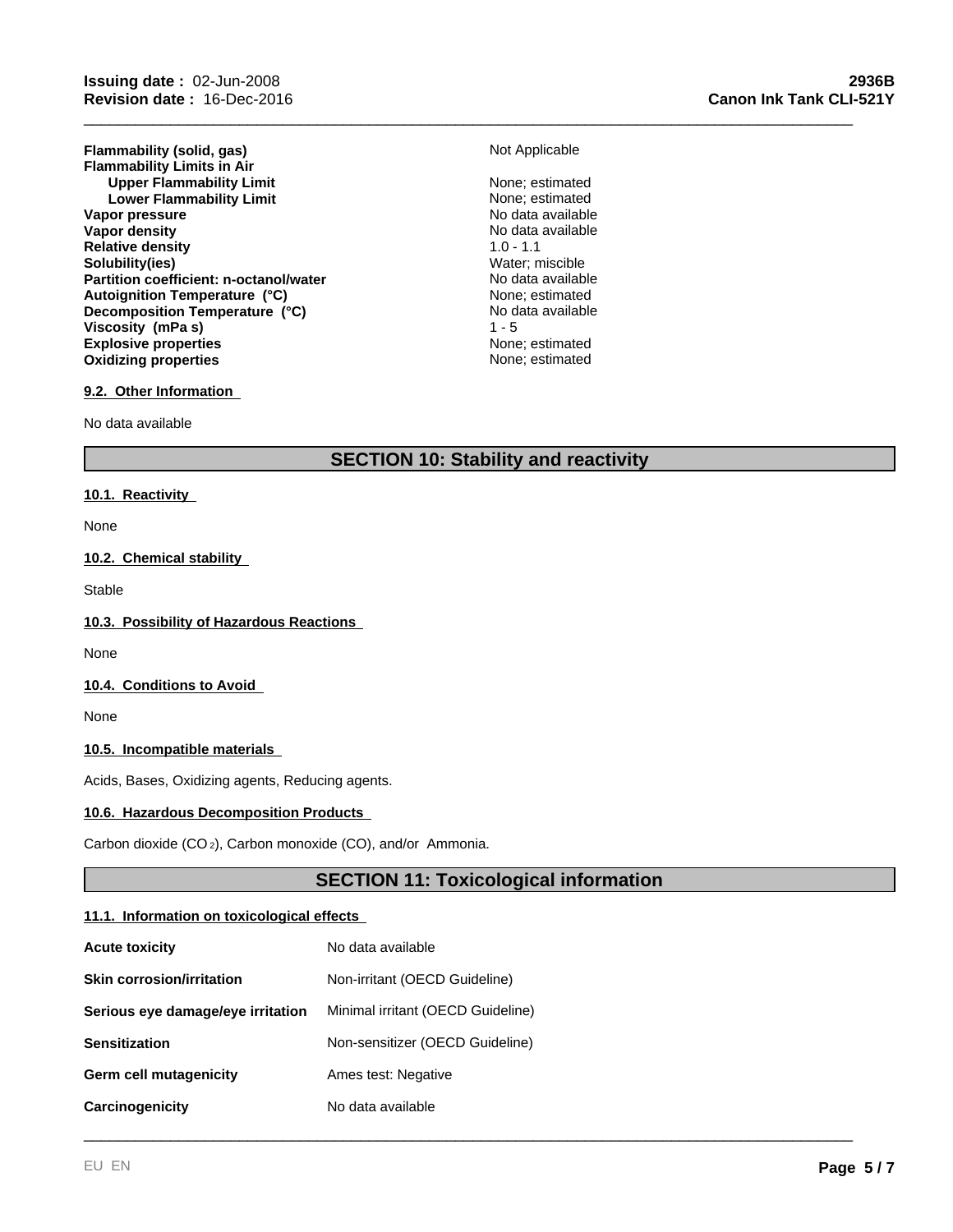| <b>Reproductive Toxicity</b>  | No data available |
|-------------------------------|-------------------|
| <b>STOT - single exposure</b> | No data available |
| STOT - repeated exposure      | No data available |
| <b>Aspiration hazard</b>      | No data available |
| <b>Other Information</b>      | No data available |

## **SECTION 12: Ecological information**

\_\_\_\_\_\_\_\_\_\_\_\_\_\_\_\_\_\_\_\_\_\_\_\_\_\_\_\_\_\_\_\_\_\_\_\_\_\_\_\_\_\_\_\_\_\_\_\_\_\_\_\_\_\_\_\_\_\_\_\_\_\_\_\_\_\_\_\_\_\_\_\_\_\_\_\_\_\_\_\_\_\_\_\_\_\_\_\_\_

## **12.1. Toxicity**

## **Ecotoxicity effects** No data available

## **12.2. Persistence and degradability**

No data available

## **12.3. Bioaccumulative potential**

No data available

## **12.4. Mobility in soil**

No data available

## **12.5. Results of PBT and vPvB assessment**

This preparation contains no substance considered to be persistent, bioaccumulating nor toxic (PBT). This preparation contains no substance considered to be very persistent nor very bioaccumulating (vPvB).

## **12.6. Other adverse effects**

No data available

## **SECTION 13: Disposal considerations**

## **13.1. Waste treatment methods**

Dispose of in accordance with local regulations.

## **SECTION 14: Transport information**

\_\_\_\_\_\_\_\_\_\_\_\_\_\_\_\_\_\_\_\_\_\_\_\_\_\_\_\_\_\_\_\_\_\_\_\_\_\_\_\_\_\_\_\_\_\_\_\_\_\_\_\_\_\_\_\_\_\_\_\_\_\_\_\_\_\_\_\_\_\_\_\_\_\_\_\_\_\_\_\_\_\_\_\_\_\_\_\_\_

| 14.1. UN number                     | None                                           |
|-------------------------------------|------------------------------------------------|
| 14.2. UN Proper Shipping Name       | None                                           |
| 14.3. Transport Hazard Class        | None                                           |
| 14.4. Packing Group                 | None                                           |
| 14.5. Environmental Hazards         | No special environmental precautions required. |
| 14.6. Special Precautions for users | IATA: Not regulated                            |